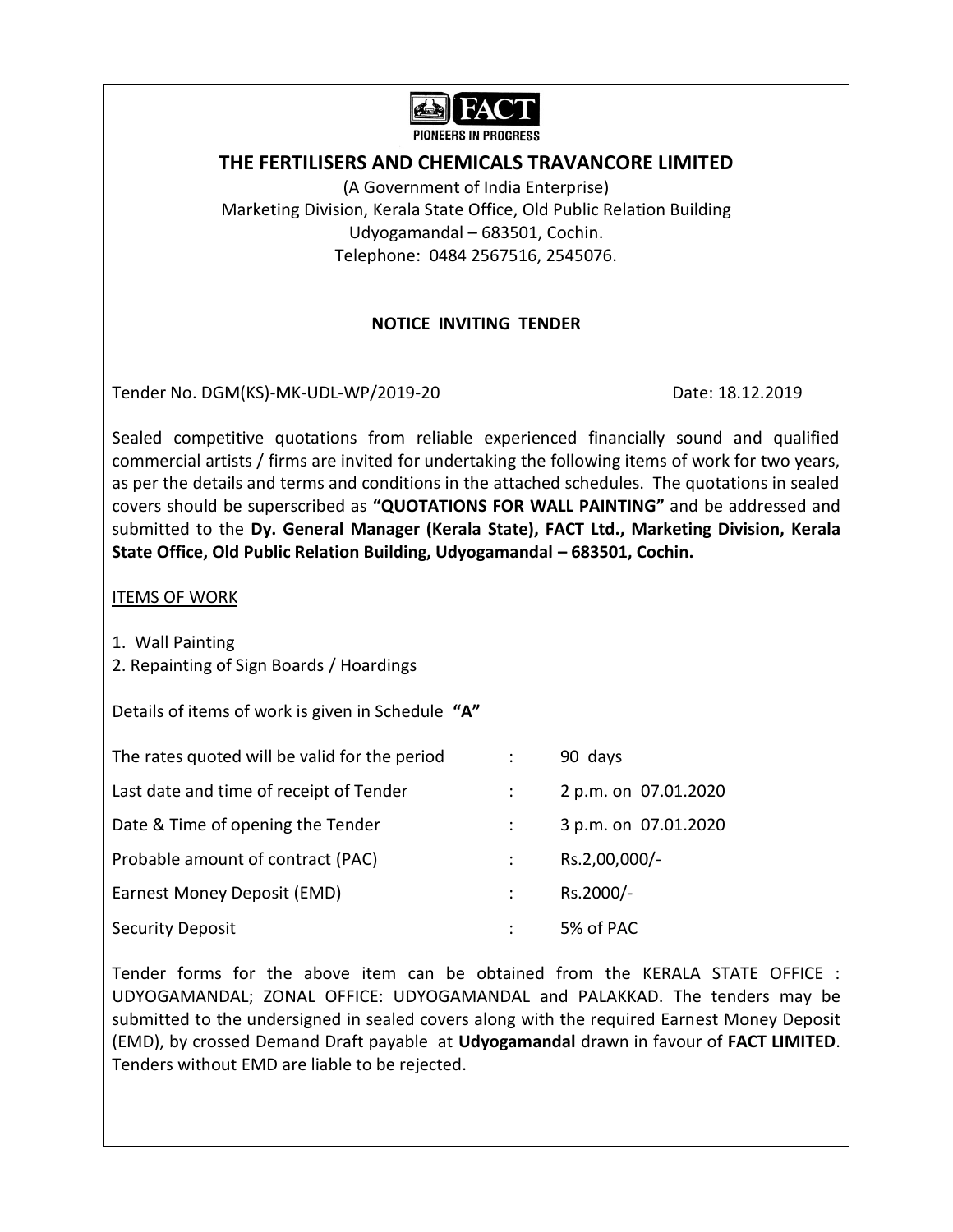Quotations will be opened at Kerala State Office in the presence of those tenderers or their authorized representatives present at the appointed time and date.

The undersigned reserves the right to accept or reject in full or part of any tender or all tenders, without assigning any reason thereof.

DY. GENERAL MANAGER (KERALA STATE) UDYOGAMANDAL.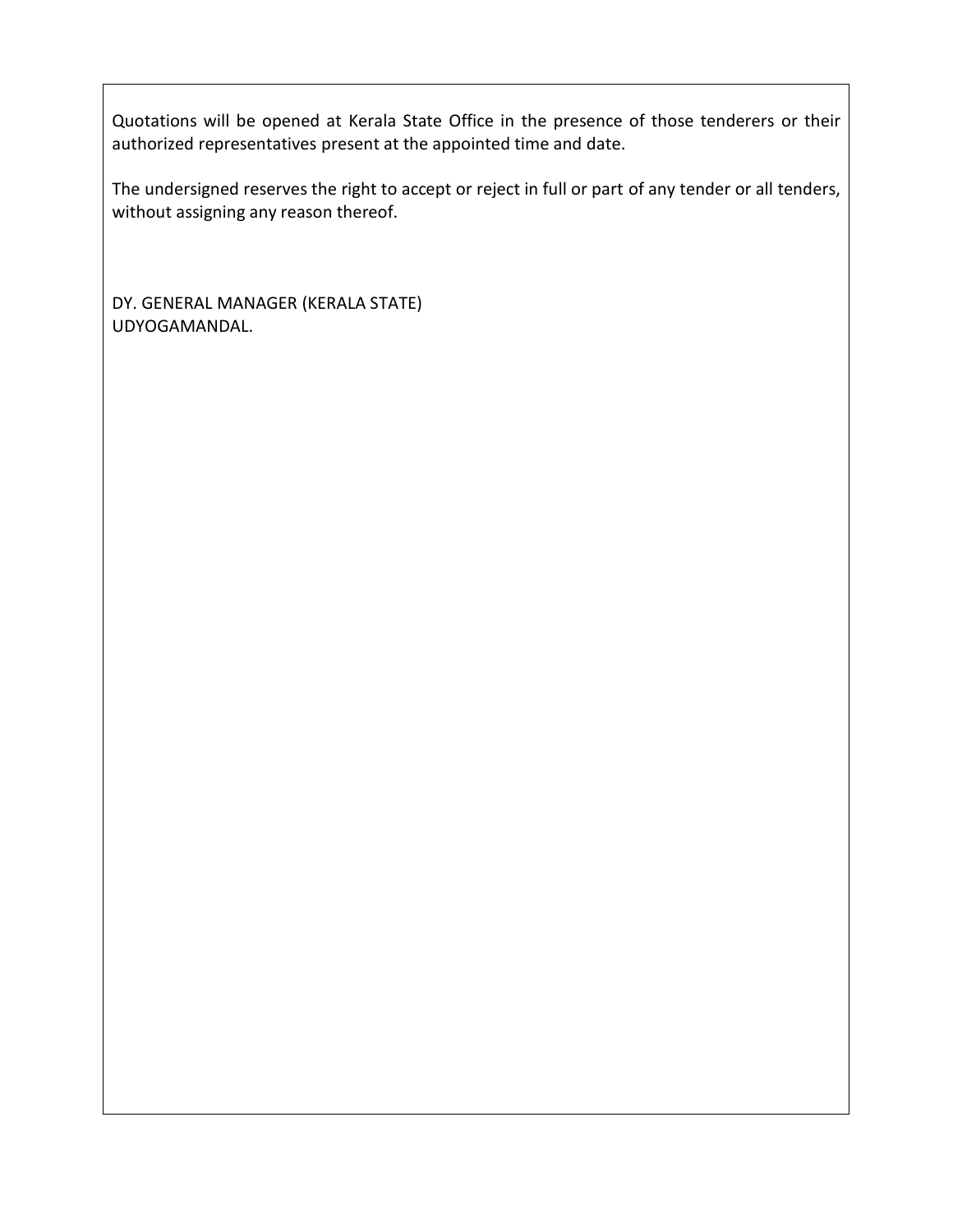## **TERMS AND CONDITIONS**

- 1 The rates quoted by the contractor and accepted by us will be firm for the period of 2 years from the date of award of the contract. Under no circumstances the rates will be enhanced during the validity of the period of contract once the order is issued.
- 2. In the event of failure or delay on the part of the contractor to execute the work according to our requirements, we reserve the right to terminate the contract and make alternative arrangements for carrying out the work and forfeit the Security Deposit of the contractor without prejudice to our further right to claim compensation from the contractor for the loss if any incurred by us as a result of the failure on the part of the contractor to fulfill his obligations.
- 3. The contractor will be liable for payment of all claims of damages compensation or expenses payable on account of any accident or injury sustained by workers employed by the contractor for the execution of the work and the contractor will solely be responsible for payment of all such claims to the workmen engaged by the contractor. The contractor will also be responsible for all payments to his workmen including PF, Bonus, Gratuity etc. if any and the company will not be liable for payment of any such benefits to the workmen engaged by the contractor.
- 4. It shall be the responsibility of the contractor to make adequate arrangements for availing sufficient labourers for carrying out the work.
- 5. An immediate ex-gratia payment of Rs.1000/- (Rupees thousand only) is payable to the dependents of the contractors employees in case of death of the employee while on duty. The contractor will authorise FACT to make such payments to the dependents of the employee on his behalf. The contractor will pay the said amount to FACT on demand or the amount may be recovered by FACT from the payment due to the contractor.
- 6. The contract / Work Order will be subject to all the conditions in the Schedule A and B.
- 7. If any tenderer withdraws his offer the EMD shall be forfeited. If any tenderer fails to execute the work or execute the agreement after issuing the Work order, the work may be executed through other agencies at the risk and cost of the contractor to whom the work order is issued.
- 8. The Tenderer / Contractor shall furnish convincing details in support of the rates quoted by him if called for at any time during the pendency of his tender / contract.
- 9. The Company shall have the right to reject any one or all tenders towards the work in full or part and to assign the work to any one contractor or to distribute in such a manner, as it seems fit without assigning any reason thereof.

……………….2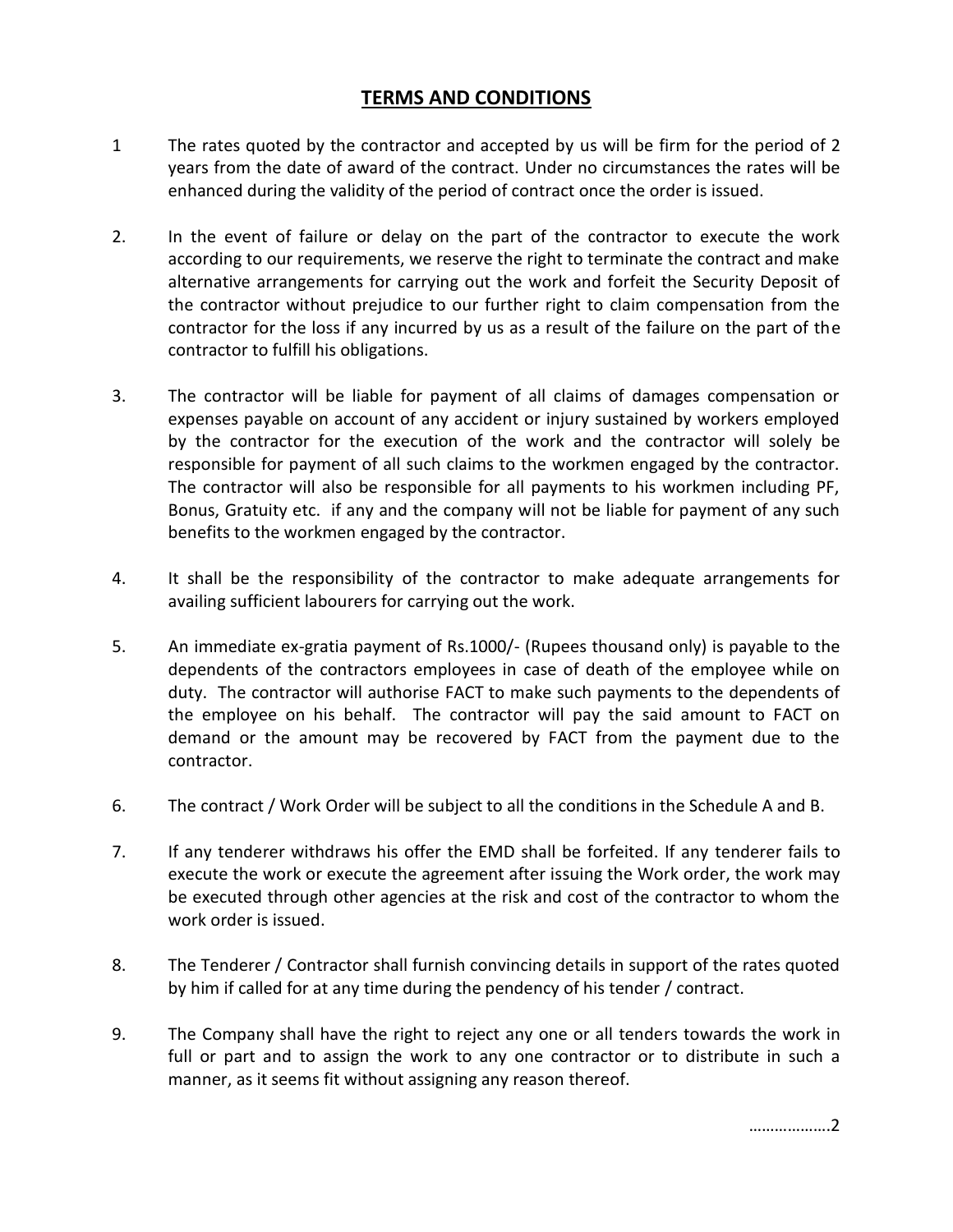- 10. The person whose tender is accepted shall execute an agreement before the date fixed for commencement of the work in the prescribed form on stamp paper of Rs.200/-.
- 11. The contractor shall execute the work according to specification in the Schedule A and shall not assign or sublet the work to any other persons without the prior written approval of the Company.
- 12. Interest Free Security Deposit at the rate of 5% of contract value will have to be furnished by the contractor at the time of acceptance of work order and the same will be retained with the company as security for due performance of the contract. The same shall be returned after adjusting dues, if any, on successful completion of the contract.
- 13. The rates may be quoted by the tenderer district wise and shall include all costs of materials for the work and labour and other incidental charges and no amount on any account other than what is quoted and accepted will be paid to the contractor in case the tenders are accepted and work awarded. The company reserves the right to award the contract, district wise (one district - one contractor) if deemed fit.
- 14. The entire work shall be completed before the stipulated time. The company reserves the right to specify the period of completion of each items of work from time to time as per the requirements. The sites to be taken shall be intimated by our field officers.
- 15. Delay in completion of work may lead to imposition of liquidated damages for different items of work as given below. The amount shall be recovered from the bill payable.
	- a) WALL PAINTING :  $\omega$  % % (half percentage) of the work order value of the piece of work for wall painting for every weekly delay, subject to a maximum of 7.5%.
	- b) REPAINTING OF SIGN BOARDS / HOARDINGS :  $\omega$  % % (half percentage) of the work order value of the piece of work for highway boards for every weekly delay, subject to a maximum of 7.5%.
- 16. The original and duplicate of the tender forms shall be signed by the tenderer after studying the details in the terms and conditions and other specifications as per schedule and the tender documents.
- 17. The payment in respect of bills with all supporting documents, complete in all respects, will be made by NEFT / RTGS, within a period of 15 days from the date of receipt of the bill at the Zonal Office, Udyogamandal / Palakkad after deducting Income tax as per rules in force.

……………….3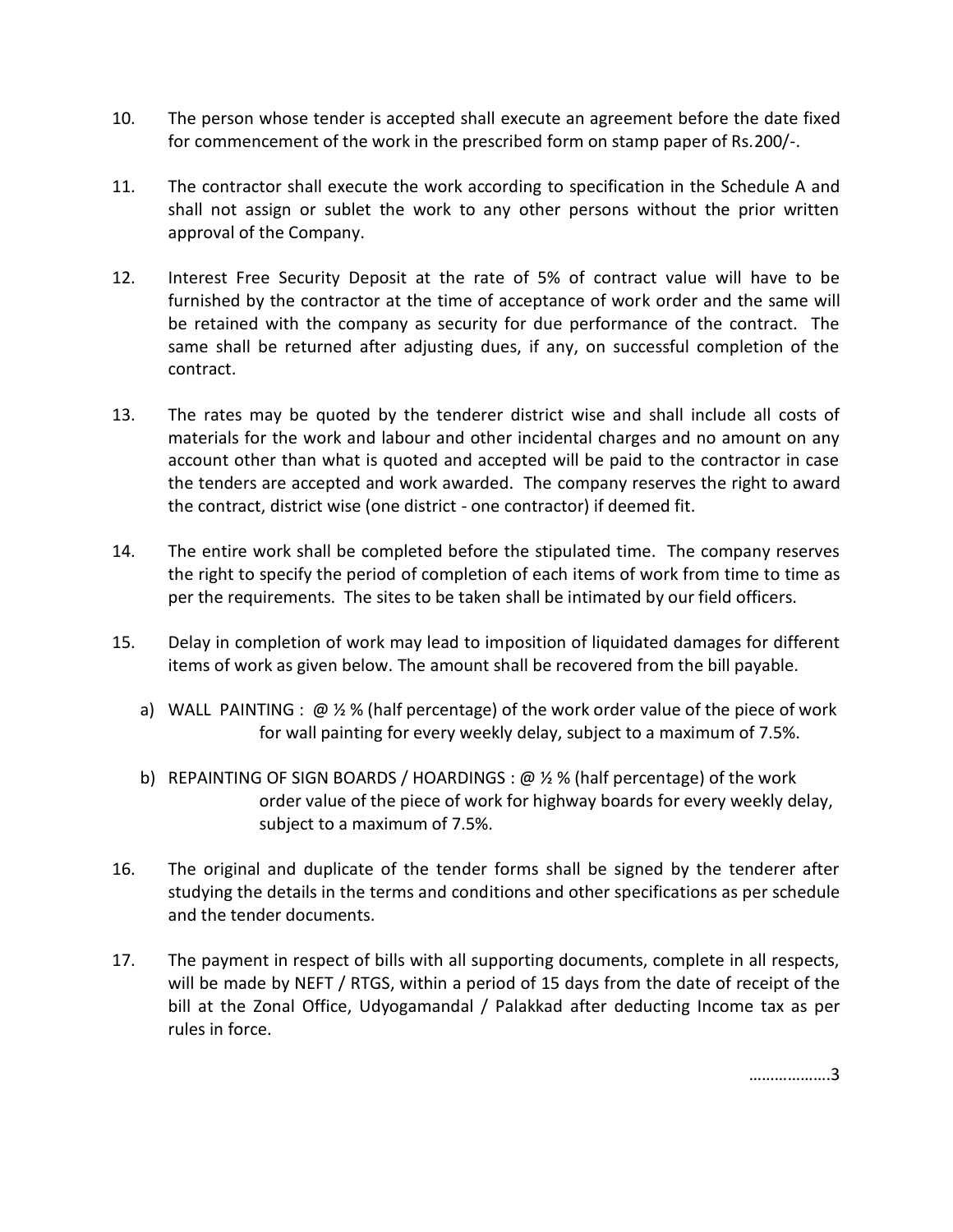18. If any dispute(s) arises out of or in connection with this contract or in respect of any defined legal relationship associated therewith or derived therefrom, the parties agree to submit the disputes to arbitration under the ICADR (International Centre for Alternative Dispute Resolution) Arbitration Rules 1996. The authority to appoint the Arbitrator shall be the International Centre for Alternative Dispute Resolution. The number of Arbitrator shall be one and the language of the arbitration proceedings shall be English. The place of arbitration proceedings shall be Ernakulam in Kerala.

For THE FERTILISERS AND CHEMICALS TRAVANCORE LIMITED,

DY. GENERAL MANAGER (KERALA STATE) UDYOGAMANADAL.

Signature of the Tenderer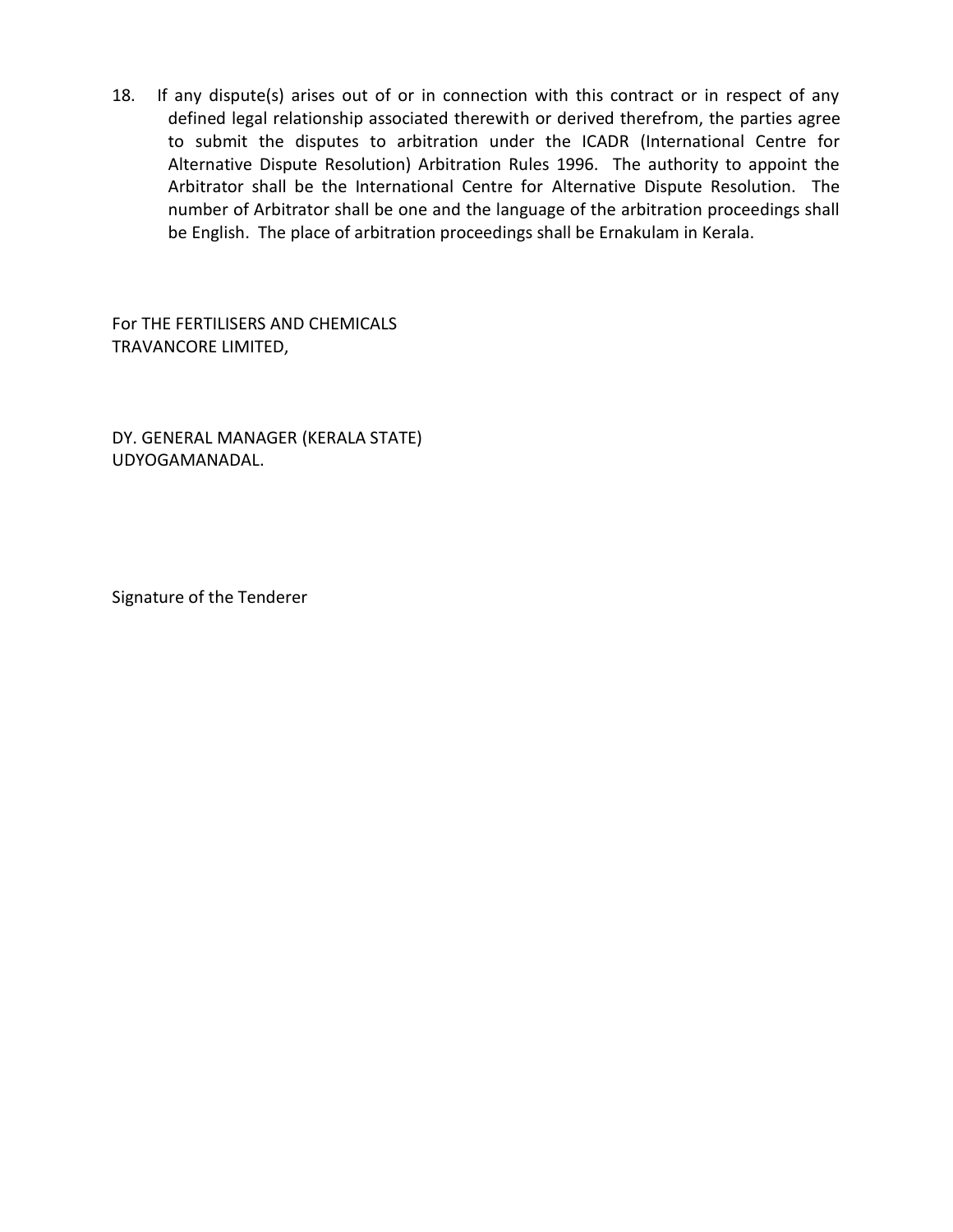## **SCHEDULE - A**

## **1. WALL PAINTING**

- a) The wall paintings will have to be done in all the districts in Kerala. Company reserves the right to issue work order to a party in one or more districts.
- b) The work should be carried out according to the standard specifications laid down by the Company. The design and specifications for the Wall painting will be supplied from this office.
- c) The Wall has to be scraped properly and a coat of primer applied before painting. Only quality Synthetic enamel paints should be used and a minimum of a two coat each is to be given for each colour.
- d) The guarantee period of all paintings will be **TWO** years. All damages during the guarantee period will have to be rectified by the tenderer at his cost. Performance guarantee will have to be submitted by the tenders in the prescribed form on stamp paper of Rs.200/-.
- e) The entire work will have to be completed within the period specified in work order.
- f) Bills in duplicate along with a certificate from the concerned Sales Officer to the effect that **"the painting has been done to my best satisfaction and as per my directions"** may be submitted to this office for payment.
- g) You may quote rate per sq.ft. of all painting in the attached schedule (B) to be submitted in duplicate.

## **2. REPAINTING OF SIGN BOARDS / HOARDINGS**

- a) The sign boards / hoarding are located at our ASCs in various districts will have to be repainted at the respective sites. Removing and Re-fixing of the boards if required will have to be done at your expenses. Size of hoardings / 30' x 10' or any other size.
- b) Superior quality synthetic enamel paints are to be used, a minimum of 2 coats on an anticorrosive (Primer) base are to be given.

## **3. GENERAL**

a) The bills in duplicate along with a certificate from the concerned Sales Officer to be effect the **"the work has been completed to my full satisfaction"** are to be forwarded to this office for payment.

**------------------------------**

b) The rate for re-painting per sq.ft. may be quoted in the attached schedule 'B'.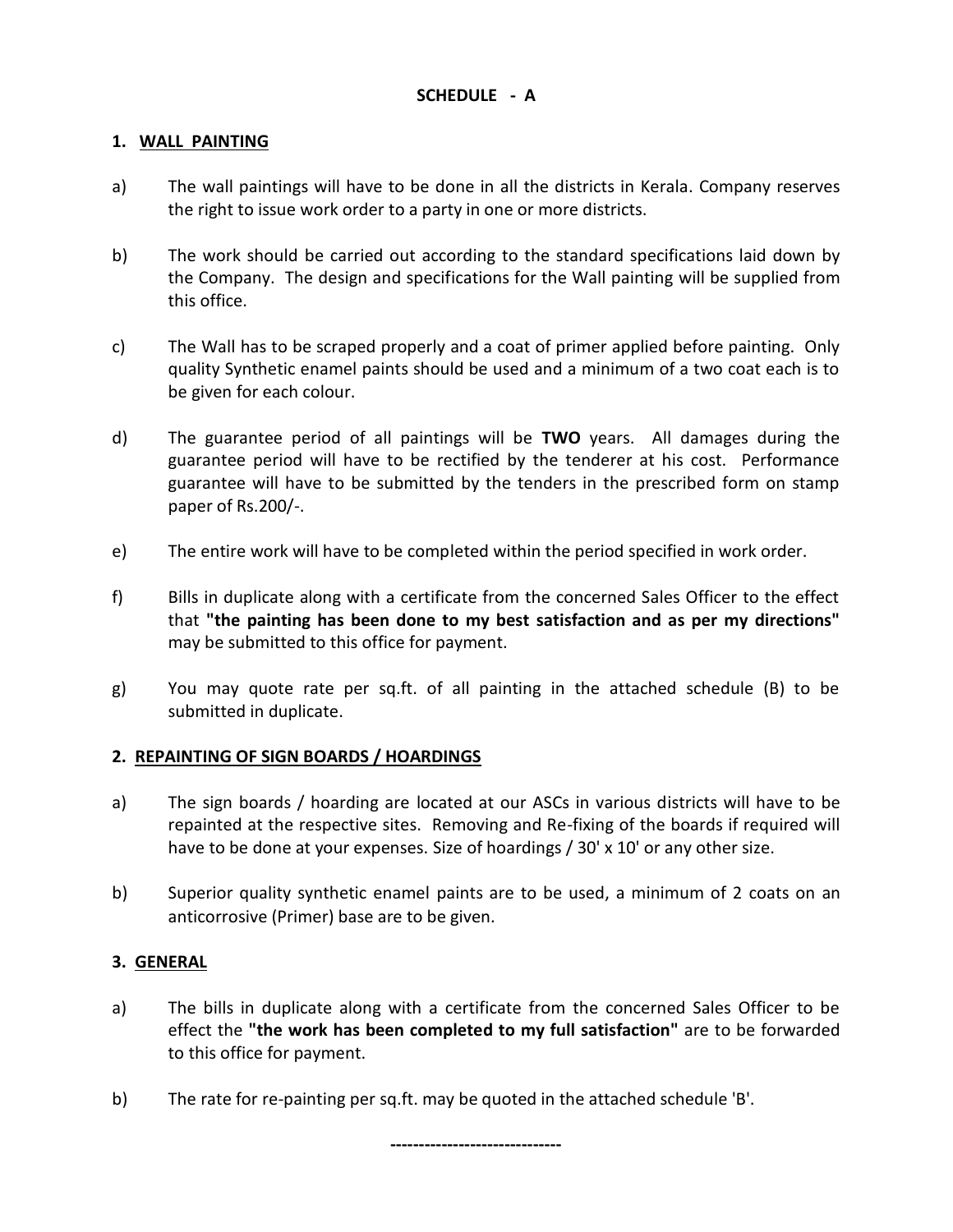#### **PART 1 - TECHNICAL AND COMMERCIAL BID**

- 1. Registered/Permanent Address :
- 2. Present Address for Communications :
	- a) Telephone No. : b) Mobile No. : c) E Mail :

3. (a) EMD - DD No. / UTR No. date for Rs.

- 4. Credentials :
	- a) Copies of certificate from previous employer to be attached if any
	- b) Copies of work orders received if any
- 5. GST Registration No :
- 6. IT / PAN No. and copy of IT clearance : certificate
- 7. Previous work done with FACT :
- 8. Other area of business activities is
- 10. Other relevant details if any interest of the control of the control of the control of the control of the control of the control of the control of the control of the control of the control of the control of the control

9. Personal reference in the set of the set of the set of the set of the set of the set of the set of the set of the set of the set of the set of the set of the set of the set of the set of the set of the set of the set of

SIGNATURE OF THE TENDERER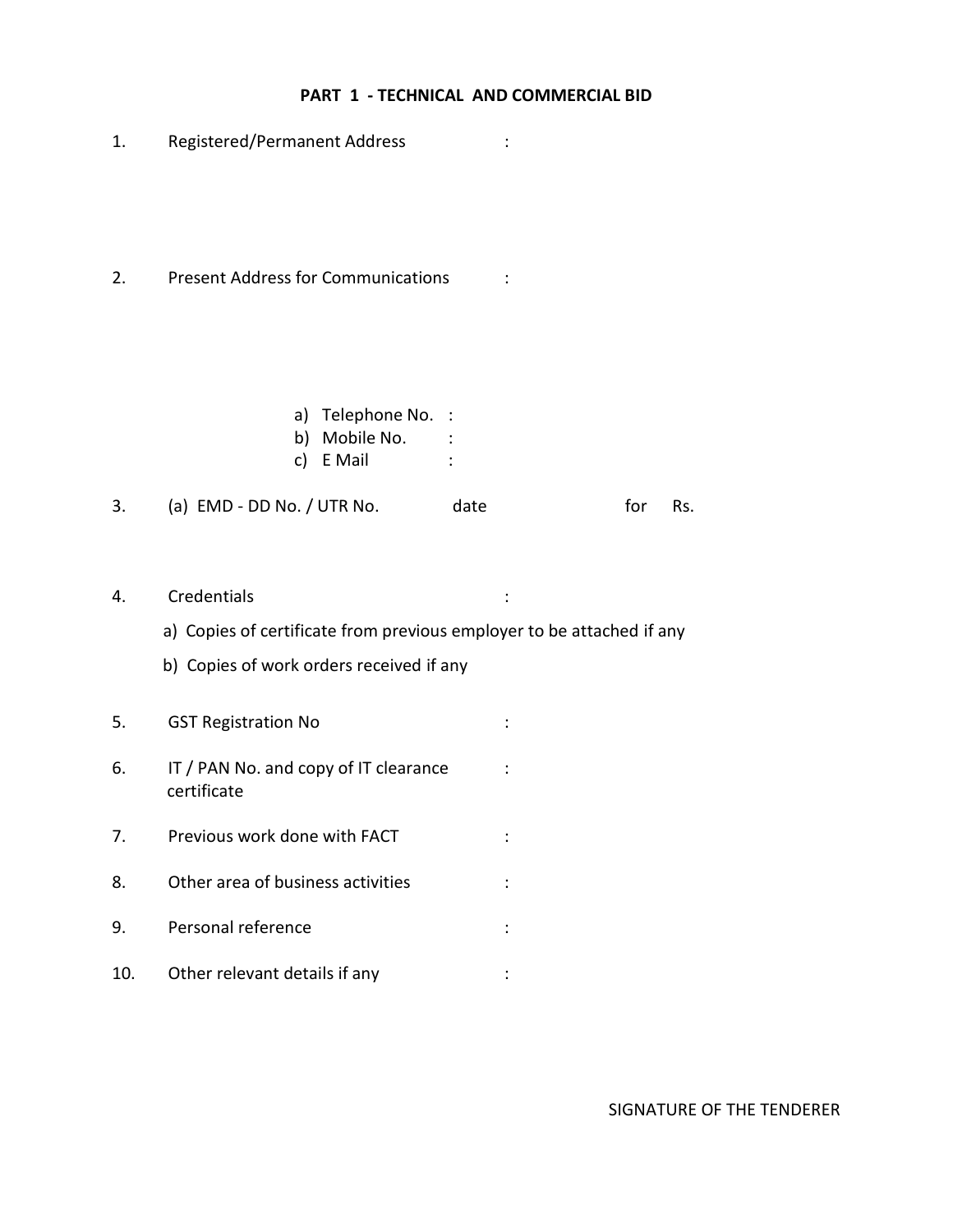Reference to Tender Notice DGM(KS)-MK-UDL-WP/2019-20 Dated 18.12.2019 I / we hereby quote the following lowest rates for the items of work as shown below:

| SI.<br>No.     | Items of work                                | <b>ERNAKULAM</b> | <b>ALAPPUZHA</b> | <b>KOTTAYAM</b> | <b>IDUKKI</b> | <b>PATHANAM</b><br><b>THITTA</b> | <b>KOLLAM</b> | <b>TRIVANDRUM</b> | <b>TOTAL</b> |
|----------------|----------------------------------------------|------------------|------------------|-----------------|---------------|----------------------------------|---------------|-------------------|--------------|
|                |                                              | Sq.ft.           | Sq.ft.           | Sq.ft.          | Sq.ft.        | Sq.ft.                           | Sq.ft.        | Sq.ft.            | Sq.ft.       |
| 1              | <b>Wall Painting</b>                         | 1000             | 750              | 750             | 500           | 500                              | 500           | 800               | 4800         |
|                | Rate / Sq.ft. (in figures)                   |                  |                  |                 |               |                                  |               |                   |              |
|                | Rate / Sq.ft. (in words)                     |                  |                  |                 |               |                                  |               |                   |              |
| $\overline{2}$ | <b>Re-painting of Sign Boards / Hoarding</b> | 50               | 50               | 50              | 50            | 50                               | 50            | 50                | 350          |
|                | Rate / Sq.ft. (in figures)                   |                  |                  |                 |               |                                  |               |                   |              |
|                | Rate / Sq.ft. (in words)                     |                  |                  |                 |               |                                  |               |                   |              |

I / we have carefully read and understood all the specifications stipulation / items and conditions of the Tender Notice and agree to abide by the same.

EMD amount of Rs. The Company of Research CDD No./UTR No. 2012 10:00:000 Dated Bank

Signature

Name & Address

Place:

Date : **Phone No.** 2014 **Phone No.** 2014 **Phone No.** 2014 **Phone No.** 2014